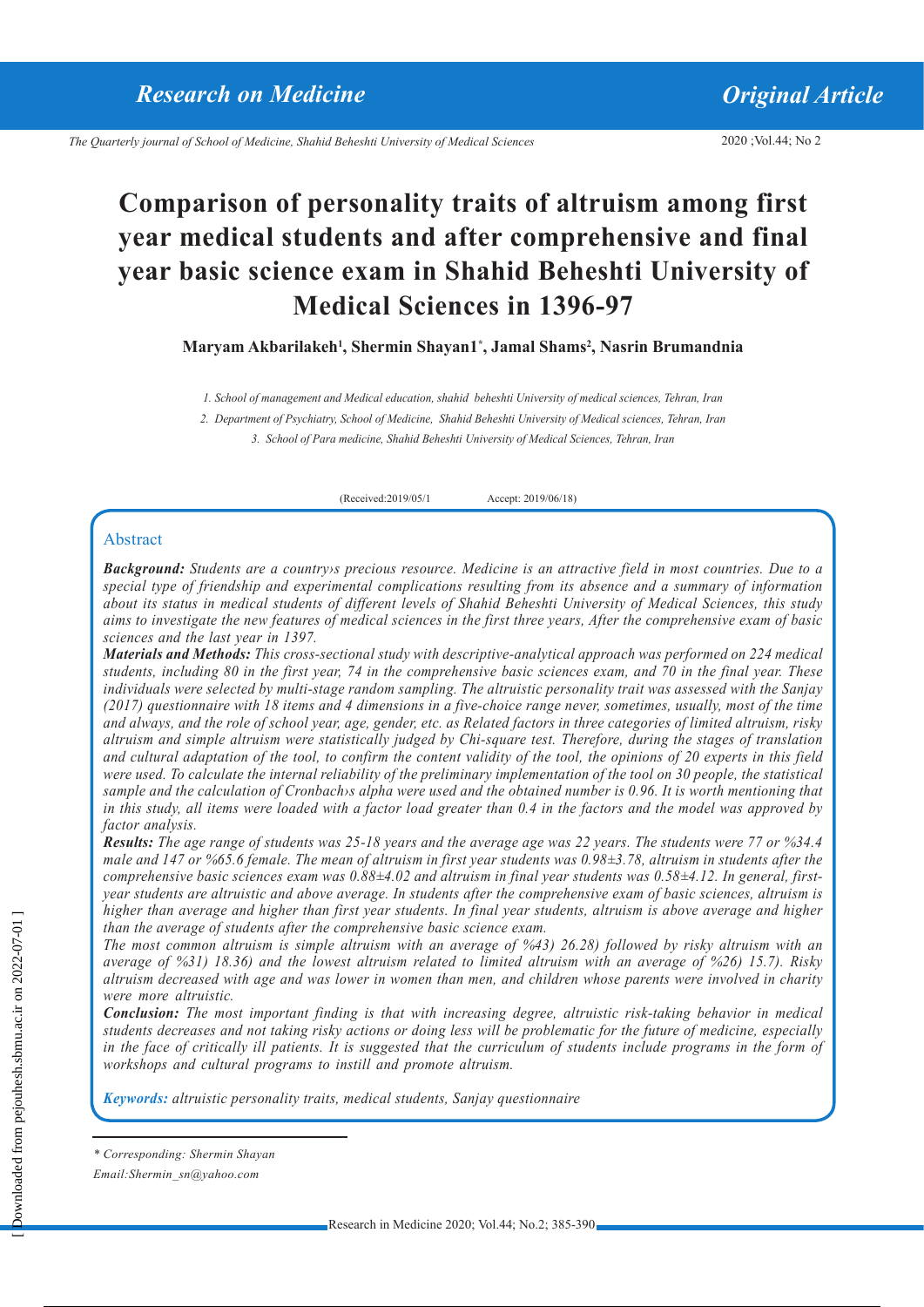

ور ۴۴ شاره ۲۹۰ ، ۱۳۹۹ صفحات ۳۹۰ تا ۳۹۰

ضلنامه علمي يثوهثي دائشكده يزيحكي دانشخاه علوم يزشكي و خدمات بهداشتي دباني شهيد بهشتي

# **مقایسه ویژگی شخصیتی نوعدوستی بین دانشجویان پزشکی سال اول و پس از آزمون جامع علوم پایه و سال آخر دانشکده پزشکی دانشگاه علوم پزشکی شهید بهشتی در سال تحصیلی 1396-97** مریم اکبریلاکه **'، شرمین شایان <sup>۱</sup>۴، جمال شمس <sup>7</sup>، نسرین برومندنیا <del>ّ</del>**

*-1 دانشکده مجازی آموزش پزشکی و مدیریت . دانشگاه علوم پزشکی شهید بهشتی. تهران. -2 گروه روانپزشکی، دانشکده پزشکی، دانشگاه علوم پزشکی شهید بهشتی، تهران، ایران*

*-3 دانشکده پیراپزشکی، دانشگاه علوم پزشکی شهید بهشتی، تهران، ایران*

تاریخ دریافت مقاله1398/02/11: تاریخ پذیرش مقاله1398/03/28:

## **چكيده:**

**سابقه و هدف:** *دانشجویان منابع گرانبهای یک کشور هستند. پزشکی از رشته های جذاب در بسیاری از کشورها است. با توجه به اهمیت نوع دوستی و عوارض شناخته شده ی نداشتن آن و خال اطالعاتی در مورد وضعیت آن در دانشجویان پزشکی رده های مختلف دانشگاه علوم پزشکی شهید بهشتی این تحقیق با هدف بررسی ویژگی شخصیتی نوعدوستی دانشجویان پزشکی در سه مقطع سال اول، پس از آزمون جامع علوم پایه و سال آخر در سال 1397 صورت گرفت.*

**مواد و روش ها:** *این مطالعه مقطعی با رویکرد توصیفی تحلیلی روی 224 نفر از دانشجویان پزشکی شامل 80 نفر سال اول ، 74 نفر پس از آزمون جامع علوم پایه، 70 نفر سال آخر انجام گرفت. این افراد به روش نمونه گیری تصادفی چند مرحله ای انتخاب شدند. ویژگی شخصیتی نوع دوستی با پرسشنامه سانجای )2017( با 18 گویه و 4 بعد در یک طیف پنج گزینه ای هرگز، گاهی، معموال، بیشتر اوقات و همیشه مورد سنجش قرار گرفت و نقش سال تحصیلی، سن، جنس و .... بعنوان عوامل مرتبط در سه طبقه نوع دوستی محدود، نوع دوستی ریسک پذیر و نوع دوستی ساده با آزمون کای دو مورد قضاوت آماری قرار گرفت. پس طی مراحل ترجمه و تطابق فرهنگی ابزار، برای تایید روایی محتوایی ابزار از اخذ نظرات*  ۲۰ نفر از خبرگان این حوزه استفاده شد. برای محاسبه پایایی درونی از اجرای مقدماتی ابزار مذکور برروی ۳۰ نفر از نمونه آماری و محاسبه آلفای کرانباخ استفاده شد و عدد به دست *آمده 0/96 می باشد. شایان ذکر است که در این مطالعه تمام گویه ها با بار عاملی باالتر از 0.4 در عاملها لود شدند و مدل با روش تحلیل عاملی مورد تایید قرار گرفت.* 

**یافتهها:** محدوده سنی دانشجویان 1۸–78 سال و با میانگین سنی ۲۲ سال بود. دانشجویان مورد بررسی ۷۷ نفر یا ۵۶ از مع درصد زن بودند. میانگین نوع دوستی در دانشجویان سال اول ۹۸/+۱۷۸، نوع دوستی در دانشجویان پس از آزمون جامع علوم پایه ۱۸۸/+۱۲/۶و نوع دوستی در دانشجویان سال آخر ۱۵۸/+۱۷۲بود. به طور کلی دانشجویان سال اول نوع دوستی در آنها وجود دارد و بالاتر از حد متوسط است. در دانشجویان پس از آزمون جامع علوم پایه نوع دوستی در آنها بالاتر از حد متوسط و بالاتر از دانشجویان سال اول است. در دانشجویان سال آخر نوع دوستی در آنان بالاتر از حد متوسط و بالاتر از میانگین دانشجویان پس از آزمون جامع علوم پایه است.

شایع ترین نوع دوستی ، نوع دوستی ساده با میانگین ۲۸؍ ۲۶ (۲۶ درصد) بعد از آن نوع دوستی ریسک پذیر با ۳۱ ۱۸٫۳۶ درصد( می درستی مربوط به نوع دوستی محدود با میانگین *۷۸ (*۲۶ درصد) است. نوع دوستی ریسک پذیر با افزایش سن کاهش و در زنان کمتر از مردان بوده است و فرزندانی که والدین آنها در امور خیریه فعالیت داشتند *نوع دوست تر بودند.* 

**نتیجه گیری:** *مهمترین یافته این است که با افزایش مقطع تحصیلی، رفتار نوع دوستانه ریسک پذیر در دانشجویان پزشکی کاهش یافته و عدم انجام اعمال ریسک پذیر یا کمتر انجام دادن آن، برای آینده پزشکی به خصوص در مواجهه با بیماران بدحال مشکل ساز خواهد بود. پیشنهاد می شود در کوریکولوم درسی دانشجویان، برنامه هایی به صورت کارگاه های آموزشی و برنامه های فرهنگی برای القا و ارتقای نوع دوستی گنجانده شود.* 

**واژگان كلیدی**: *ویژگی شخصیتی نوع دوستی، دانشجویان پزشکی، پرسشنامه سانجای*

## **مقدمه:**

رفتارهای نوعدوستانه به عنوان رفتارهایی تعریف میشوند که در راستای سالمت دیگرانند بدون اینکه هیچ نیت خودخواهانهای در آنها دخیل باشد. نوعدوستی در چند موقعیت پزشکی مانند اهدای خون، اهدای عضو یا اندام و مشارکت در آزمایشهای

بالینی تجلی پیدا میکند)1(. نوعدوستی در سالهای گذشته به عنوان یک ویژگی مهم کار پزشکی در نظر گرفته شده است. تمایالت نوعدوستانه از طبیعت یک پزشک نشأت میگیرند. پزشکان این نوع تمایالت را از طریق کار کردن برای رفاه بیمار در خارج از ساعتهای موظف، صرف وقتهای استراحت خود برای بیماران، فراهم کردن درمان

> **نویسنده مسئول:** شرمین شایان *Shermin\_sn@yahoo.com* **:الکترونیک پست**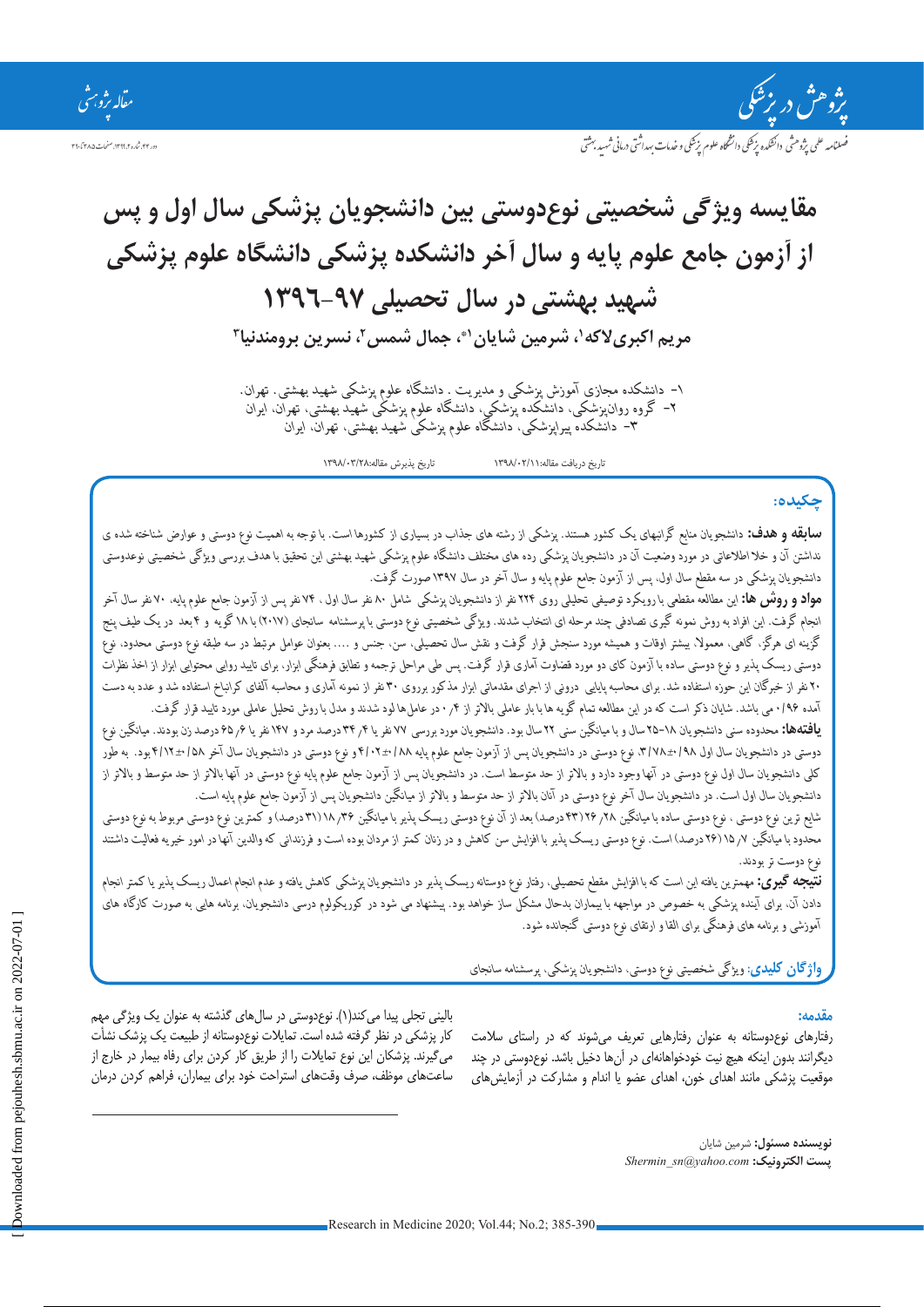جدول ۰۱ توزیع دانشجویان بررسی شده برحسب ویژگیهای شخصیتی به تفکیک شاخص

| هر گز           | گاهي اوقات  | معمولا      | بيشتر اوقات    | هميشه         | سوالها                                                                                                                           |               |
|-----------------|-------------|-------------|----------------|---------------|----------------------------------------------------------------------------------------------------------------------------------|---------------|
| 147(65.6)       | 37(16.5)    | 32(14.3)    | 3(1.3)         | 3(1.3)        | من به ماشین یک فرد غریبه که پنجر شده بود یا بنزین<br>تمام کرده بود، کمک کردهام.                                                  | $\sqrt{2}$    |
| 2(0.9)          | 13(5.8)     | 103(46)     | 72 (32.1)      | 34(15.2)      | من به یک غریبه آدرس دادهام                                                                                                       | ٢             |
| 62(27.7)        | 40 (17.9)   | 91 (40.6)   | 23(10.3)       | 7(3.1)        | من به یک غریبه پول خرد دادهام                                                                                                    | ٣             |
| 23(10.3)        | 32(14.3)    | 99 (44.2)   | 37(16.5)       | 32(14.3)      | من به یک خیریه پول دادهام                                                                                                        | ۴             |
| 69 (30.8)       | 52(23.2)    | 75(33.5)    | 19(8.5)        | 9(4)          | من به یک غریبه که نیاز داشت، پول دادهام (یا از من<br>خواسته بود)                                                                 | ۵             |
| 14(6.3)         | 42(18.8)    | 84 (37.5)   | 48 (21.4)      | 36(16.1)      | من جنس و لباس به خیریه اهدا کردهام                                                                                               | ۶             |
| 115(51.3)       | 50(22.3)    | 41 (18.3)   | 14(6.3)        | 4(1.8)        | من كار داوطلبانه براى خيريه انجام دادهام                                                                                         | ٧             |
| 182 (81.3)      | 27(12.1)    | 9(4)        | 4(1.8)         | 2(0.9)        | من خون اهدا كردهام                                                                                                               | ٨             |
| 61(27.2)        | 47(21)      | 75(33.5)    | 23(10.3)       | 17(7.6)       | من به يک فرد غريبه در حمل وسايلش<br>(کتاب، بسته، و ) کمک کردهام                                                                  | ٩             |
| 73 (32.6)       | 28(12.5)    | 61(27.2)    | 45(20.1)       | 16(7.1)       | من آسانسور را به تأخیر انداختم و در آن را برای یک<br>غريبه باز كردم                                                              | $\lambda$     |
| 34(15.2)        | 27(12.1)    | 95 (42.4)   | 46(20.5)       | 22(9.8)       | من به بعضی افراد اجازه دادهام که در صف (در یک سوپرمارکت،<br>یک رستوران فست فود) جلوتر از من باشد                                 | $\setminus$   |
| 169(75.4)       | 22(9.8)     | 21(9.4)     | 10(4.5)        | 1(0.4)        | من یک فرد غریبه را با ماشینم رساندم                                                                                              | $\lambda$     |
| 36(16.1)        | 38(17)      | 96 (42.9)   | 30(13.4)       | 22(9.8)       | من اشتباه یک فروشنده (در یک بانک، در سوپرمارکت) را<br>متذکر شدهام وقتی او به جای پرداخت صحیح، پول بیشتری<br>برای یک جنس داده است | $\mathcal{N}$ |
| 70 (31.3)       | 42 (18.8)   | 68 (30.4)   | 31(13.8)       | 13(5.8)       | من به همسایهای که خیلی خوب نمی شناختمش یک وسیله<br>با ارزشم را قرض دادم (مانند یک ظرف، ابزار و )                                 | $\gamma$      |
| 18(8)           | 35(15.6)    | 81 (36.2)   | 47(21)         | 41 $(18.3)$   | من به یک همکلاسی که او را خوب نمیشناختم کمک<br>كردم وقتى كه دانش من بيشتر از او بود                                              | ۱۵            |
| 45(20.1)        | 54(24.1)    | 82 (36.6)   | 30(13.4)       | 13(5.8)       | من كمك كردهام كه يك فرد غريبه معلول يا<br>سالخورده را خيابان عبور دهم                                                            | ۱۶            |
| 27(12.1)        | 38(17)      | 86 (38.4)   | 53 (23.7)      | 20(8.9)       | من صندلی خود را در اتوبوس یا قطار به یک غریبه بدون<br>صندلی دادم                                                                 | $\gamma$      |
| 75(33.5)        | 49 (21.9)   | 57(25.4)    | 30(13.4)       | 12(5.4)       | من به دوستم در اسباب کشی به یک خانه دیگر کمک کردهام                                                                              | ۱۸            |
| 1222<br>(30.31) | 673 (15.30) | 1256(30.15) | 565<br>(14.01) | 304<br>(9.04) | جمع                                                                                                                              |               |

و مداوای رایگان برای فقرا، به خطر انداختن زندگی خود برای ارائه خدمات در مناطق درگیری و جنگ و به مخاطره انداختن سالمت خود برای فراهم کردن خدمات هنگام شیوع بیماریها، نشان میدهند)3(. در گذشته پزشکان ساعتهای طوالنی را برای مراقبت از بیماران در بیمارستان سپری میکردند بدون اینکه به خانواده خودشان توجه داشته باشند. این رفتار مورد انتقاد یا سوال واقع نمیشد زیرا در حقیقت این کار بخشی از وظایف یک پزشک تلقی میشد. با این وجود، در سالهای اخیر، توجه بیشتری به

. پژوهش در بزشکی <mark>.</mark>

تعادل بین کار و زندگی پزشکان شده است و ساعت کاری آنها بسیار با دقت تنظیم میشود. میتوان گفت که چنین تنظیمهایی یکی از اقدامهای نوعدوستانه موجود در حرفه پزشکی را از میان برده است. با فرض کردن یک مدل عرضه کننده و مصرف کننده برای حرفه پزشکی، نقش نوعدوستی در این حرفه دچار ابهام میشود.

با این پیشینه، توضیح نقش نوعدوستی و نقشی که در ارائه مراقبتهای پزشکی ایفا میکند، چالشزا است. دیگر روشن نیست که آیا نوعدوستی هنوز نقش مهمی در

دور ،44 شماره ،2 ،1399 صفحات 385 ات 390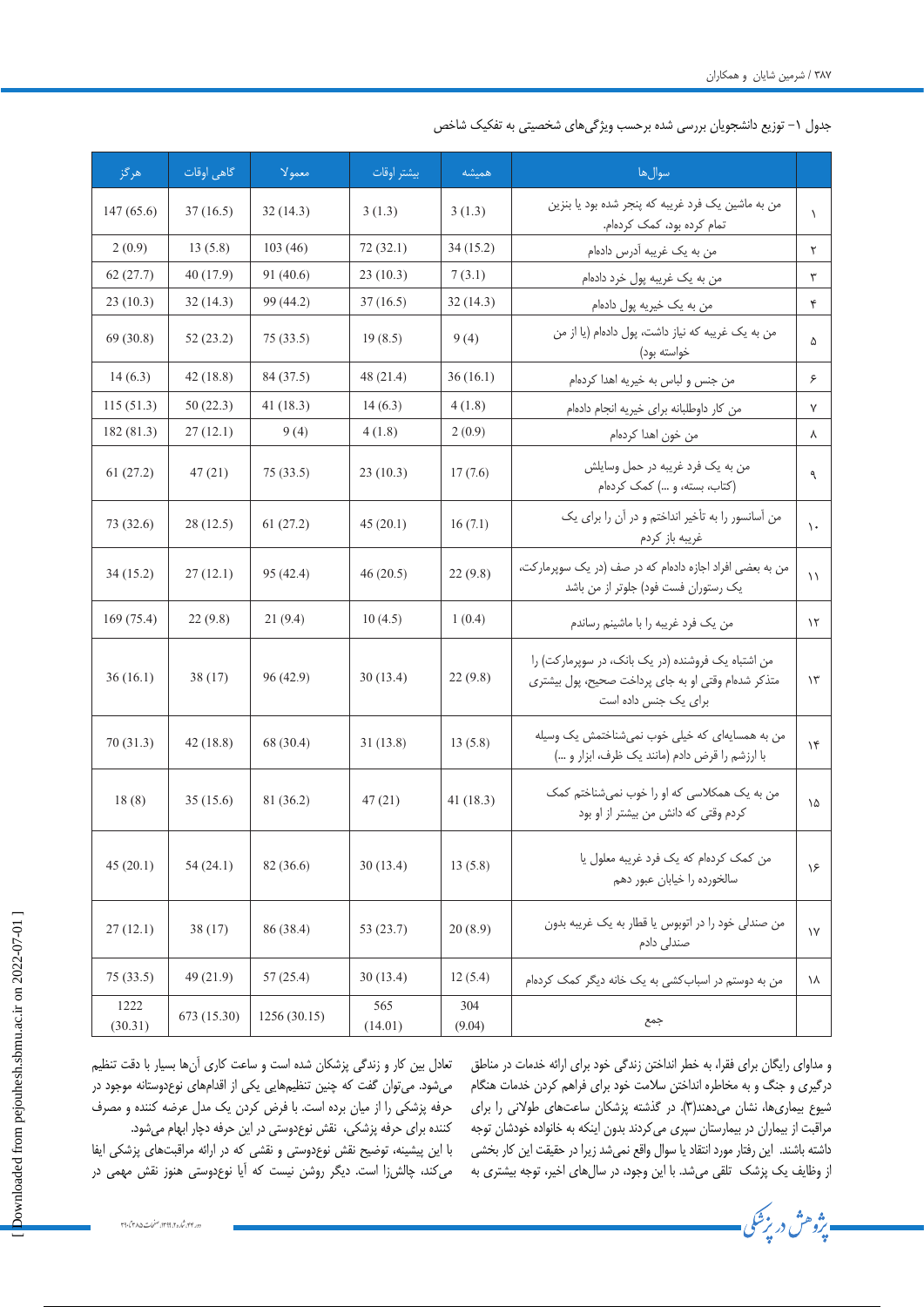مراقبتهای پزشکی بازی میکند واینکه آیا چنین نگرشی در موقعیت فعلی پایدار است؟ بعضی صاحب نظران حتی تاکید میکنند که واژه نوعدوستی در موقعیت پزشکی گمراه کننده بوده و بهتر است با رفتارهای طرفدار اجتماع جایگزین شود.)4 ، 5(. بی اعتمادی در حرفه پزشکی در سالهای اخیر به خاطر افزایش موارد قصور و تخلفهای پزشکی افزایش یافته است. در این موقعیت، نوعدوستی ممکن است به عنوان ترمیم و جبران میزان بیاعتمادی تلقی شود که بیماران در این سیستم تجربه میکنند. قبل از پرداختن به روشهای افزایش نوعدوستی، مهم است بفهمیم که آیا نگرش نوع دوستانه در دانشجویان پزشکی وجود دارد و اگر وجود دارد، مشخصات آن چیست. این مطالعه با هدف ارزیابی نگرشهای نوعدوستانه در میان دانشجویان پزشکی در دانشکده پزشکی دانشگاه علوم پزشکی شهید بهشتی و تعیین عوامل موثر بر نوعدوستی انجام شد.

## **مواد و روشها:**

تحقیق به روش توصیفی انجام شد. فهرست تمامی دانشجویان سال اول، پس از آزمون جامع علوم پایه و سال آخر از آموزش دریافت شد. از این فهرست 782 نفری، از فهرست 331 نفری دانشجویان سال اول تعداد 80 نفر، از فهرست 314 نفری پس از آزمون جامع علوم پایه تعداد 74 نفر و از فهرست دانشجویان 137 نفری سال آخر تعداد 70 نفر به روش نمونه گیری تصادفی انتخاب شدند و با مراجعه به تک تک آنها و کسب موافقت، ویژگی شخصیتی نوعدوستی آنها بررسی شد. ویژگیهای شخصیتی نوع دوستی بر مبنای مطالعهای با عنوان -the altruistic personality and the self-re 1981 march در همکارانش و J.Philippe Rushton توسط که port altruism scale در دانشگاه وسترن کانادا تحقیق شد، انجام شد. وزن عاملی شاخصها باالی 0.4 است و آنها که کمتر هستند، شاخصهای غیرقابل قبول تلقی و از مطالعه حذف میشوند. این پرسشنامه دارای 18 شاخص مثل اهدای کاال و لباس، انجام کارهای خیر و ... در یک طیف پنجگانه هرگز، گاهی، معموال، بیشتر اوقات و همیشه بررسی شد. این شاخصهای 18 گانه در سه مقوله نوعدوستی ساده، نوعدوستی ریسک پذیر و نوعدوستی محدود طبقهبندی شدند)6(. این پرسشنامه پیش از این اعتبار آن تایید شده و به روش آلفای کرونباخ همبستگی درونی آنها نیز تایید شده است.

نقش سن ، جنس، مقطع تحصیلی و .... با طیف رفتار نوع دوستانه و آزمون کای دو قضاوت آماری شده است.

## **یافتهها:**

تحقیق روی تعداد 224 نفر شامل 80 نفر سال اول، 74 نفر پس از آزمون جامع علوم پایه و 70 نفر سال آخر دانشجویان پزشکی انجام شد. دانشجویان بررسی شده 77 نفر یا 34.4 درصد مرد و 147 نفر یا 65.6 درصد زن بودند37.1. درصد در شهر، 35.7 درصد در شهرستان و 26.3 نفر در روستا زندگی میکردند. مدرسهای که تحصیل میکردند 77.6 درصد مدارس خصوصی و 22.4 درصد مدارس دولتی بودند. مذهب 88.2 درصد مسلمان و 11.8 درصد سایر ادیان بوده است.

توزیع دانشجویان بر حسب ویژگیهای شخصیتی به تفکیک شاخصها در جدول شماره 1 ارائه شده است و نشان میدهد که 30.31 درصد هرگز، 16.70 درصد گاهی اوقات، 30.15 درصد معموال، 14.01 درصد بیشتر اوقات و 9.04 درصد همیشه بودند. همچنین از بین شاخص های مربوطه )به همکالسی که او را خوب نمی شناختم کمک کردم وقتی دانش او از من بیشتر بود« بیشترین درصد به میزان 18.3 درصد و در مرحله بعد »من جنس و لباس به خیریه اهدا کردم( به میزان 16.1 درصد قرار داشت.

وزن عاملی شاخصهای ویژگیهای شخصیتی بر حسب 18 شاخص در جدول شماره 2 ارائه شده است و نشان میدهد همه شاخصها وزن عاملی مناسب یعنی باالی 0.4 داشتهاند و تعداد ۳ شاخص مثل (من به یک غریبه آدرس دادم) و (کارم را به تاخیر انداختم و در را برای یک غریبه باز نگه داشتم) به دلیل اینکه وزن عاملی کمی داشتند و شاخص )من به یک همکالسی که او را به خوبی نمیشناختم در تکالیف کمک کردم درحالی که دانش و اطالعات او از من بیشتر و بهتر بود( به دلیل همبستگی متقابل کم با سایر آیتمها حذف شدند. درضمن بیشترین وزن عاملی مربوط به ) اهدای کاال و لباس به خیریه)به میزان ۷۴۶.

و کمترین عامل مربوط به (کمک به یک دوست در اسباب کشی خانه) بود.

| وزن<br>عاملی                            | <u>آی</u> تم                                                                                                                             | رديف |  |  |  |  |
|-----------------------------------------|------------------------------------------------------------------------------------------------------------------------------------------|------|--|--|--|--|
| رفتارهای معمول نوعدوسـتانه Factor 1     |                                                                                                                                          |      |  |  |  |  |
| ۰۶۰۸                                    | من به یک غریبه پول خرد دادهام                                                                                                            | ١    |  |  |  |  |
| ۰٫۶۰۳                                   | من به بعضی افراد اجازه دادهام که در صف (در یک<br>سوپرمارکت، یک رستوران، فست فود) جلوتر از من باشد                                        | ٢    |  |  |  |  |
| ۵۵۵, ۰                                  | من به همسایهای که خیلی خوب نمیشناختمش یک<br>وسیله با ارزشم را قرض دادم (مانند یک ظرف، ابزار و…)                                          | ٣    |  |  |  |  |
| $\cdot$ , $eq.$                         | من اشتباه یک فروشنده (در یک بانک، در سوپرمارکت)<br>را متذكر شدهام وقتى او به جاى پرداخت صحيح، پول<br>بیشتری برا <i>ی</i> یک جنس داده است | ۴    |  |  |  |  |
| ۰٫۴۷۸                                   | من به یک غریبه که نیاز داشت ، (پول داده ام)                                                                                              | ۵    |  |  |  |  |
| $. ,$ ۴۶۶                               | من به یک غریبه که نیاز داشت ، پول دادهام یا از من<br>خواسته بود                                                                          | ۶    |  |  |  |  |
| رفتارهای خیرخواهانه شناخته شده Factor ۲ |                                                                                                                                          |      |  |  |  |  |
| ۰٬۷۴۶                                   | من كالا و لباس به خيريه اهدا كردهام                                                                                                      | ٧    |  |  |  |  |
| ۶۹۳.                                    | من كار داوطلبانه براى خيريه انجام دادهام                                                                                                 | ٨    |  |  |  |  |
| ۰٫۶۳۱                                   | من به یک خیریه پول دادهام                                                                                                                | ٩    |  |  |  |  |
| رفتارهای نوع دوستانه بزرگتر Factor ۲    |                                                                                                                                          |      |  |  |  |  |
| .549                                    | من به ماشین یک فرد غریبه که پنجر شده بود یا بنزین<br>تمام کرده بود، کمک کردهام                                                           |      |  |  |  |  |
| ۰٫۵۹۷                                   | من خون اهدا کرده ام                                                                                                                      | ۱۲   |  |  |  |  |
| ۰٫۵۶۷                                   | من یک فرد غریبه را با ماشینم رساندم                                                                                                      | ۱۳   |  |  |  |  |
| ۰,۴۶۳                                   | من به دوستم در اسبابکشی به یک خانه دیگر کمک<br>كردەام                                                                                    | ۱۴   |  |  |  |  |
|                                         | Factor ۴ اقدامهای بشر دوستانه                                                                                                            |      |  |  |  |  |
| .51                                     | من صندلی خود را در اتوبوس یا قطار به یک غریبه بدون<br>صندلی دادم                                                                         | ١٧   |  |  |  |  |
| $.$ ۶۴۴                                 | من كمک كردهام كه يک فرد غريبه معلول يا سالخورده را<br>خيابان عبور دهم                                                                    | ١٨   |  |  |  |  |

توزیع دانشجویان برحسب شدت نوعدوستی در نمودار شماره 1 ارائه شده و نشان میدهد شایعترین نوعدوستی، نوعدوستی ساده به میزان 43 درصد بعد از آن نوعدوستی ریسکپذیر 31 درصد و کمترین نوع دوستی مربوط به نوع دوستی محدود به میزان 26 درصد است.



ر.<br>برژوهش در بزشکی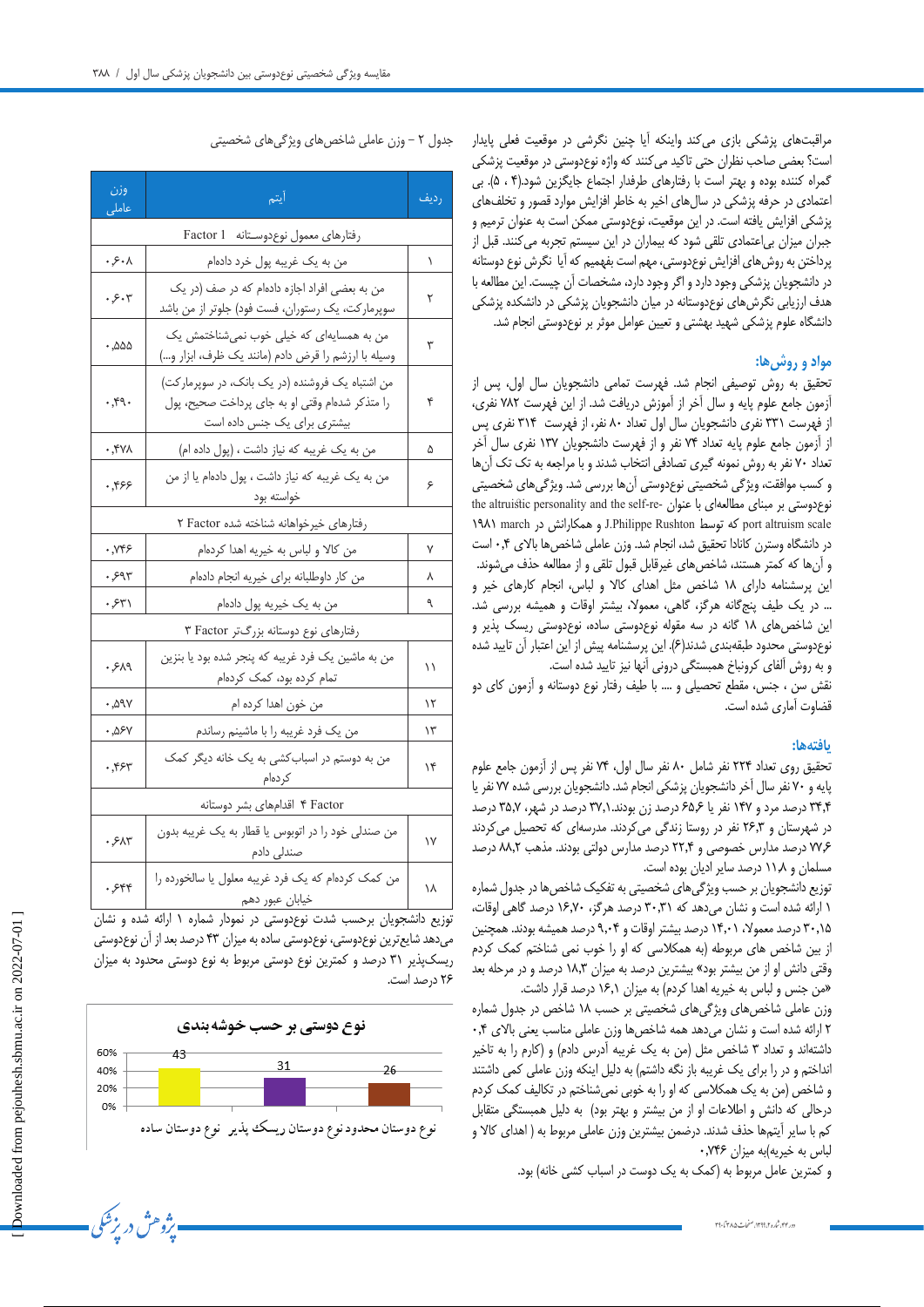- پژوهش در بزشکی.

نمودار شماره ۱: توزیع ۲۲۴ دانشجوی پزشکی برحسب خوشهها و یا شدت نوعدوستی توزیع دانشجویان برحسب شدت نوعدوستی و به تفکیک عوامل مرتبط در جدول بودند نوعدوستی در آنها بیشتر است. شماره 3 ارائه شده و نشان میدهد که: مقطع تحصیلی دانشجویان نقشی در این سه نوع شدت نوع دوستانه نداشته است، ولی با افزایش سن نوعدوستانه محدود کاهش مییابد و نوعدوستی ریسکپذیر در مردان به میزان 42.3 درصد و در زنان به میزان ۳۸۹ / شرمین شایان و همکاران<br>نمودار شماره ۱: توزیع ۲۲۴ دان<br>نوزیع دانشجویان برحسب شا<br>شماره ۳ ارائه شده و نشان م<sub>و</sub><br>نیابد و نوعدوستی ریسکپذ<br>جنول ۳: عوامل موثر بر رفته<br>جنول ۳: عوامل موثر بر رفته جدول 3 : عوامل موثر بر رفتارهای نوعدوستانه در میان دانشجویان پزشکی

14.3 درصد (0.001 >p (است و همینطور دانشجویانی که والدین آنها در خیریه و ...

## **بحث:**

این تحقیق نشان داد که نوعدوستی ساده 43 درصد، نوع دوستی ریسکپذیر 31 درصد و نوعدوستی محدود 26 درصد بود و این نوع دوستی در مردان بیشتر از زنان و ارتباطی

|                      |            | خوشه       |                |                            |                                   |                         |
|----------------------|------------|------------|----------------|----------------------------|-----------------------------------|-------------------------|
| ارزش $\, {\bf p} \,$ | نوع دوستان | نوع دوستان | نوع دوستان     | دسته بندىها                | عامل                              | ر ڏه.<br>ر              |
|                      | 19(23.8)   | 23 (28.8)  | 23 (28.8)      |                            |                                   |                         |
| 0.819                | 18(24.3)   | 25(33.8)   | 25(33.8)       | پس از ازمون جامع علوم پایه | سال تحصيلي                        | $\lambda$               |
|                      | 21(30.0)   | 21(30.0)   | 21(30.0)       | سال آخر                    |                                   |                         |
|                      | 8(27.6)    | 6(20.7)    | 6(20.7)        | $\lambda\lambda$           |                                   |                         |
|                      | 8(22.9)    | 12(34.3)   | 12(34.3)       | $\mathcal{M}$              |                                   | ٢                       |
|                      | 11(20.8)   | 15(28.3)   | 15(28.3)       | $\mathbf{Y}\lambda$        |                                   |                         |
| 0.054                | 14(32.6)   | 12(27.9)   | 12(27.9)       |                            | Ę.                                |                         |
|                      | 8(16.0)    | 21(42.0)   | 21(42.0)       | $\mathbf{Y}\mathbf{Y}$     |                                   |                         |
|                      | 9(61.3)    | 3(25.0)    | 3(25.0)        | $\forall \mathfrak{f}$     |                                   |                         |
|                      |            |            |                | $Y^{\rho} - Y^{\rho}$      |                                   |                         |
|                      |            |            |                |                            |                                   |                         |
| < 0.001              | 17(22.1)   | 48 (62.3)  | 48(62.3)       | مرد                        | فنسيت                             | ٣                       |
|                      | 41 (27.9)  | 21(14.3)   | 21(14.3)<br>زن |                            |                                   |                         |
|                      | 2(18.20)   | 6(54.50)   | 6(54.50)       | هرگز                       |                                   |                         |
|                      | 5(27.80)   | 9(50.00)   | 9(50.00)       | گاهی اوقات                 | والدين من به خيريه<br>کمک می کنند |                         |
|                      | 20 (32.30) | 20 (32.30) | 20 (32.30)     | معمولا                     |                                   | ۴                       |
|                      | 24 (35.80) | 19 (28.40) | 19 (28.40)     | بيشتر أوقات                |                                   |                         |
| < 0.001              | 7(10.60)   | 15(22.70)  | 15(22.70)      | همیشه                      |                                   |                         |
|                      |            |            |                |                            |                                   |                         |
|                      | 27 (29.70) | 31 (34.10) | 31 (34.10)     | هرگز                       |                                   |                         |
|                      | 13 (22.40) | 19 (32.80) | 19 (32.80)     | گاهی اوقات                 |                                   |                         |
| $0.016\,$            | 10(27.80)  | 13(36.10)  | 13(36.10)      | معمولا                     |                                   | ۵                       |
|                      | 4(14.30)   | 5(17.90)   | 5(17.90)       | بيشتر اوقات                |                                   |                         |
|                      | 2(5.08)    | 1(16.70)   | 1(16.70)       | همیشه                      |                                   |                         |
| $\cdot\,,\cdot$ rr   | 25 (39.70) | 23 (36.50) | 23 (36.50)     |                            |                                   |                         |
|                      | 5(25.00)   | 8(40.00)   | 8(40.00)       | هرگز                       |                                   |                         |
|                      |            |            |                | گاهی اوقات                 |                                   |                         |
|                      | 5(17.20)   | 8 (27.60)  | 8 (27.60)      | $\lambda$ معمولا           |                                   | $\backslash \mathsf{V}$ |
|                      | 16 (25.00) | 16(25.00)  | 16 (25.00)     | ر<br>بیشتر اوقات<br>همیشه  |                                   |                         |
|                      | 7(15.60)   | 13 (28.90) | 13 (28.90)     |                            |                                   |                         |

[ Downloaded from pejouhesh.sbmu.ac.ir on 2022-07-01 ] Downloaded from pejouhesh.sbmu.ac.ir on 2022-07-01]